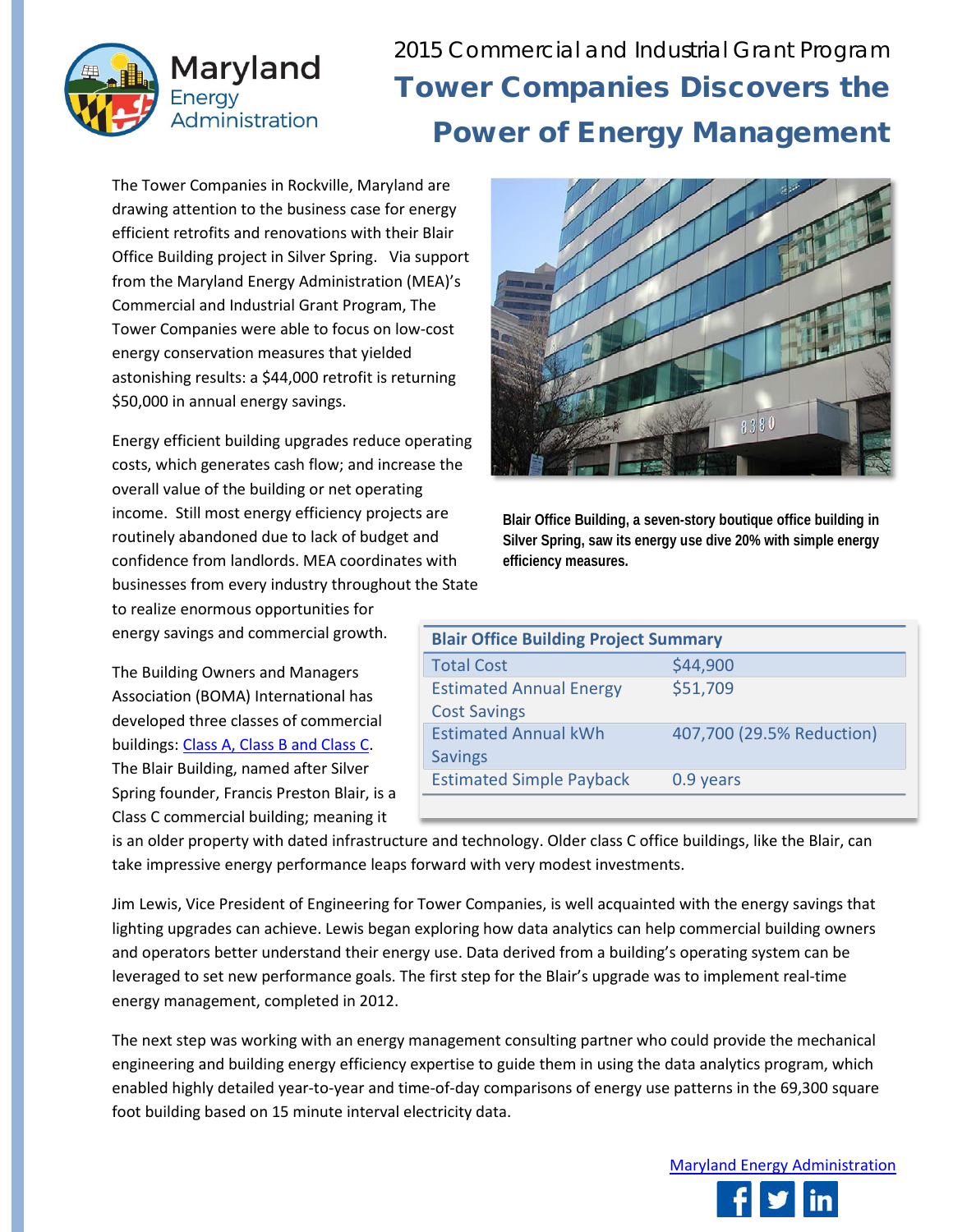When the MEA 2015 Commercial and Industrial Grant Program was announced, Lewis was awash in building data and approached AtSite, his energy management partner, for ideas on effective energy conservation measures. AtSite's deep knowledge of the Blair and its performance patterns enabled them to pinpoint measures with the potential for outsized energy savings. Thanks to real-time monitoring, it was possible to know within an hour if newly implemented changes to the system were actually delivering the expected savings. It was a powerful advantage and, as Lewis discovered, an addictive information stream for those willing to study it for clues to the next effective efficiency measure.

Like many Class C buildings, Blair had no building controls in place when it began its MEA-funded project, so the project payback period was extremely short—only six months, even without the offset of the \$50,000 grant. The components of the project were quite simple:

> • **Breaker level controls**: Time of day controls were added to perimeter units. The controls were installed in the breaker room on each floor, with each breaker switch controlling four to six rooms.

- **Variable frequency drives** were added to loop pumps.
- **Time of day scheduling** was added to cooling tower and pumps.

Lewis acknowledges that master level controls will not work for all environments, particularly labs and medical offices where occupant temperature control is paramount. However, for many office buildings, master level controls are a viable alternative to an investment of hundreds of thousands of dollars in individual controls. Eugenia Gregorio, Vice President of Strategy and Sustainability at Tower Companies, emphasized the importance of preparing building tenants for the transition to breaker level controls. Meetings with office managers were crucial to a smooth implementation.

The energy and cost savings flow primarily from reducing the building's night load. Gone are the days of lights left on in empty offices at night and over the weekend. Today, lighting and HVACs operate on a time clock, which allows a brief buffer beyond the leasing schedule before switching off. The schedule is changed seasonally and is manually changed on extremely cold nights. Service hours vary according to tenant needs floor by floor,

while operation of the water-source heat pump is minimized; in the evening, the pump provides condenser water only to a single floor to serve a physical therapy office that runs until 11 PM.

"These measures could be applied to a lot of existing building stock without an automation system," Gregorio explained. "Multi-tenant environments are hard to control with behavior. These buildings can operate almost as efficiently as any other building. You have to think beyond how the building looks—it's all about operations."

*A 20% energy savings was achieved for the building due to MEA's Commercial and Industrial grant*

Troubleshooting issues with tenants was a key part of the process. While tenants were informed of impending changes to the schedule of the perimeter units, some did not consider the likely impacts of the changes and later reported their IT closets were getting warm. New spot coolers that run as needed in the rooms resolved the problem.